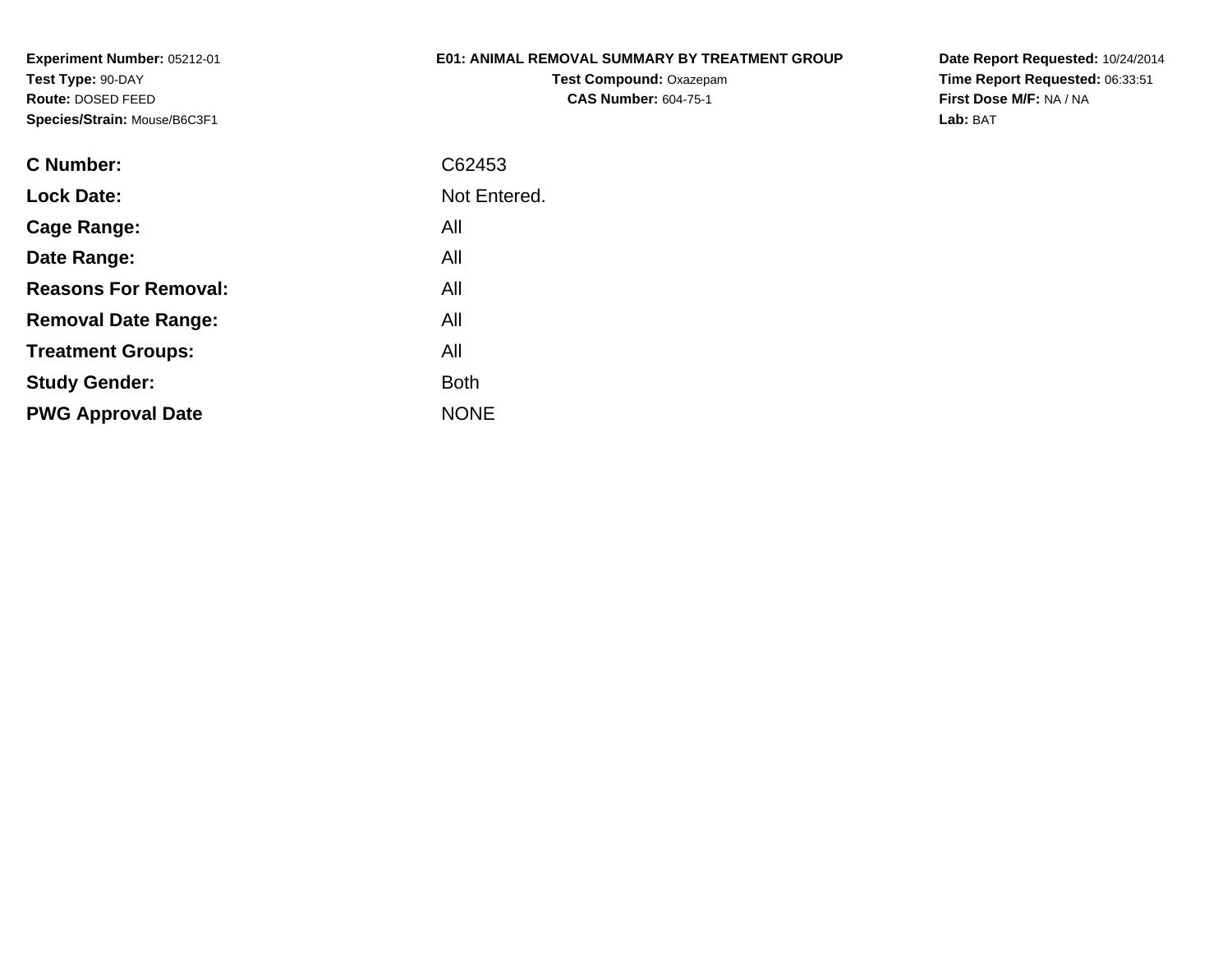## **E01: ANIMAL REMOVAL SUMMARY BY TREATMENT GROUP**

**Test Compound:** Oxazepam**CAS Number:** 604-75-1

|                      | <b>MALE</b>             |                                      |                                     |
|----------------------|-------------------------|--------------------------------------|-------------------------------------|
| <b>TREATMENT</b>     | <b>Natural</b><br>Death | <b>Scheduled</b><br><b>Sacrifice</b> | <b>Terminal</b><br><b>Sacrifice</b> |
| 0 PPM                | 0                       | 10                                   | 10                                  |
| 625 PPM              | 0                       | 10                                   | 10                                  |
| 1250 PPM             | 0                       | 10                                   | 10                                  |
| 2500 PPM             | 0                       | 10                                   | 10                                  |
| 5000 PPM             | 0                       | 10                                   | 10                                  |
| 10,000<br><b>PPM</b> |                         | 10                                   | 9                                   |
| <b>TOTAL</b>         |                         | 60                                   | 59                                  |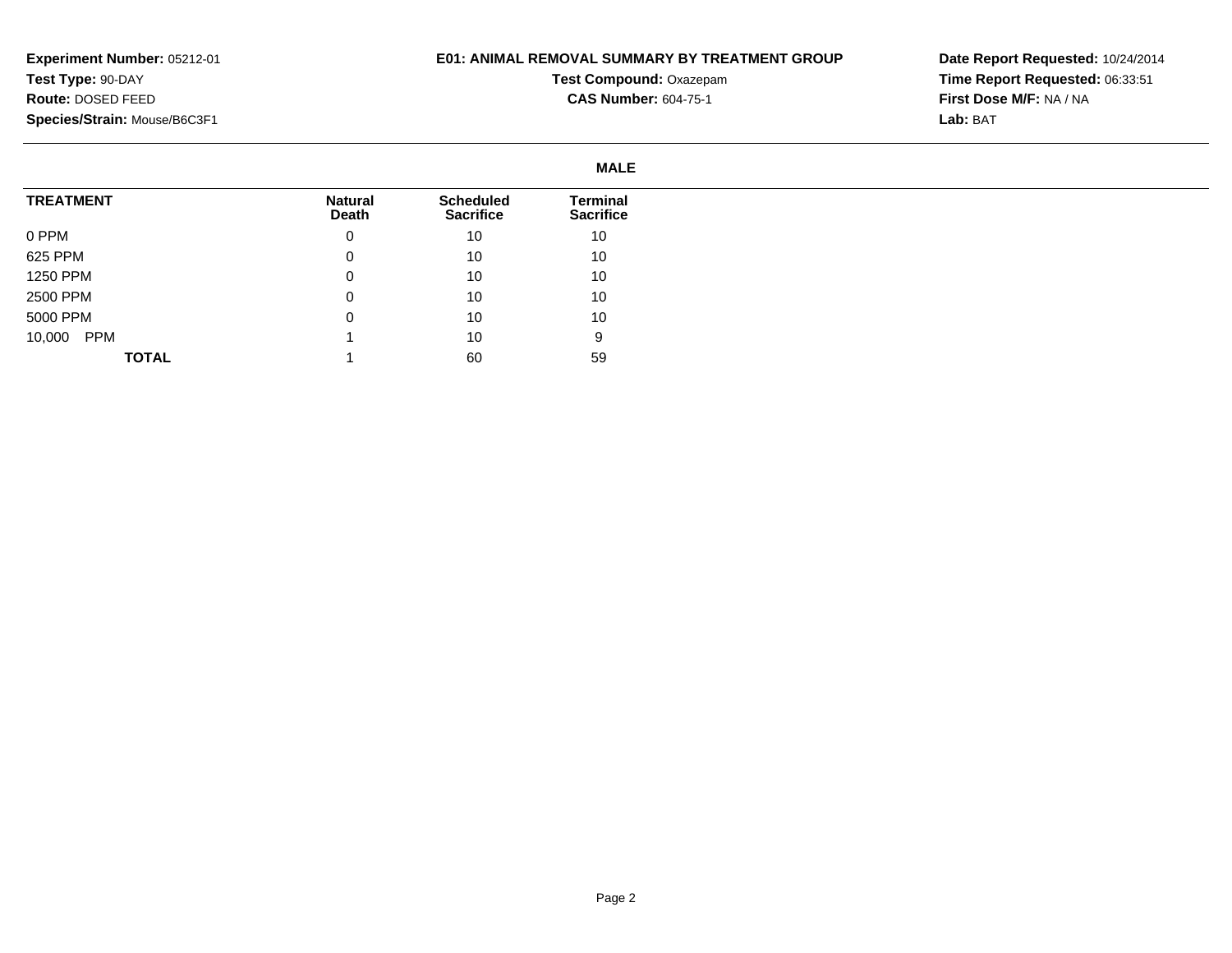## **E01: ANIMAL REMOVAL SUMMARY BY TREATMENT GROUP**

**Test Compound:** Oxazepam**CAS Number:** 604-75-1

\*\*\*END OF MALE DATA\*\*\*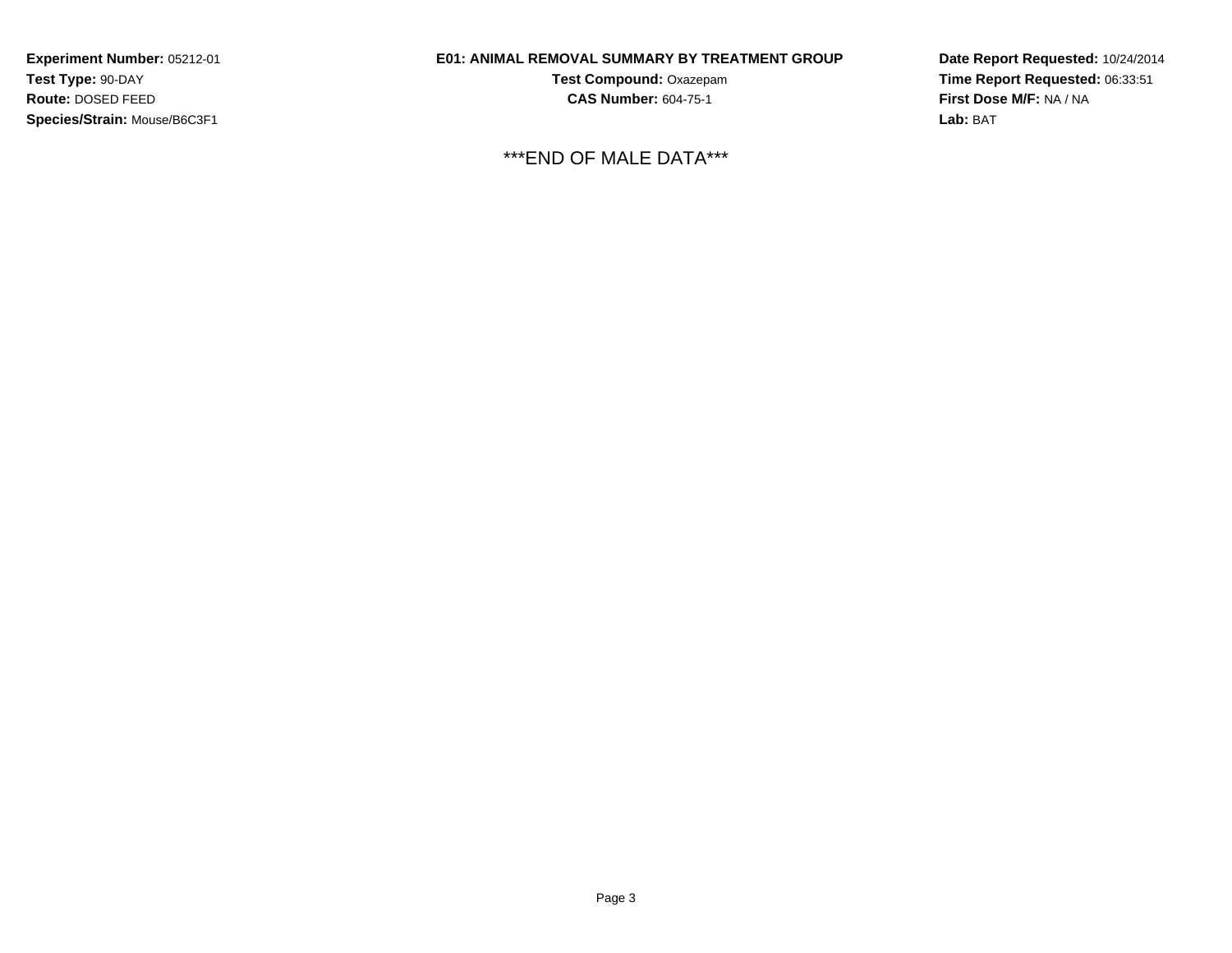## **E01: ANIMAL REMOVAL SUMMARY BY TREATMENT GROUP**

**Test Compound:** Oxazepam**CAS Number:** 604-75-1

|                  | <b>FEMALE</b>           |                                      |                                     |
|------------------|-------------------------|--------------------------------------|-------------------------------------|
| <b>TREATMENT</b> | <b>Natural</b><br>Death | <b>Scheduled</b><br><b>Sacrifice</b> | <b>Terminal</b><br><b>Sacrifice</b> |
| 0 PPM            | 0                       | 10                                   | 10                                  |
| 625 PPM          | 0                       | 10                                   | 10                                  |
| 1250 PPM         | 0                       | 10                                   | 10                                  |
| 2500 PPM         | 0                       | 10                                   | 10                                  |
| 5000 PPM         | 0                       | 10                                   | 10                                  |
| 10,000 PPM       | 0                       | 10                                   | 10                                  |
| <b>TOTAL</b>     | 0                       | 60                                   | 60                                  |